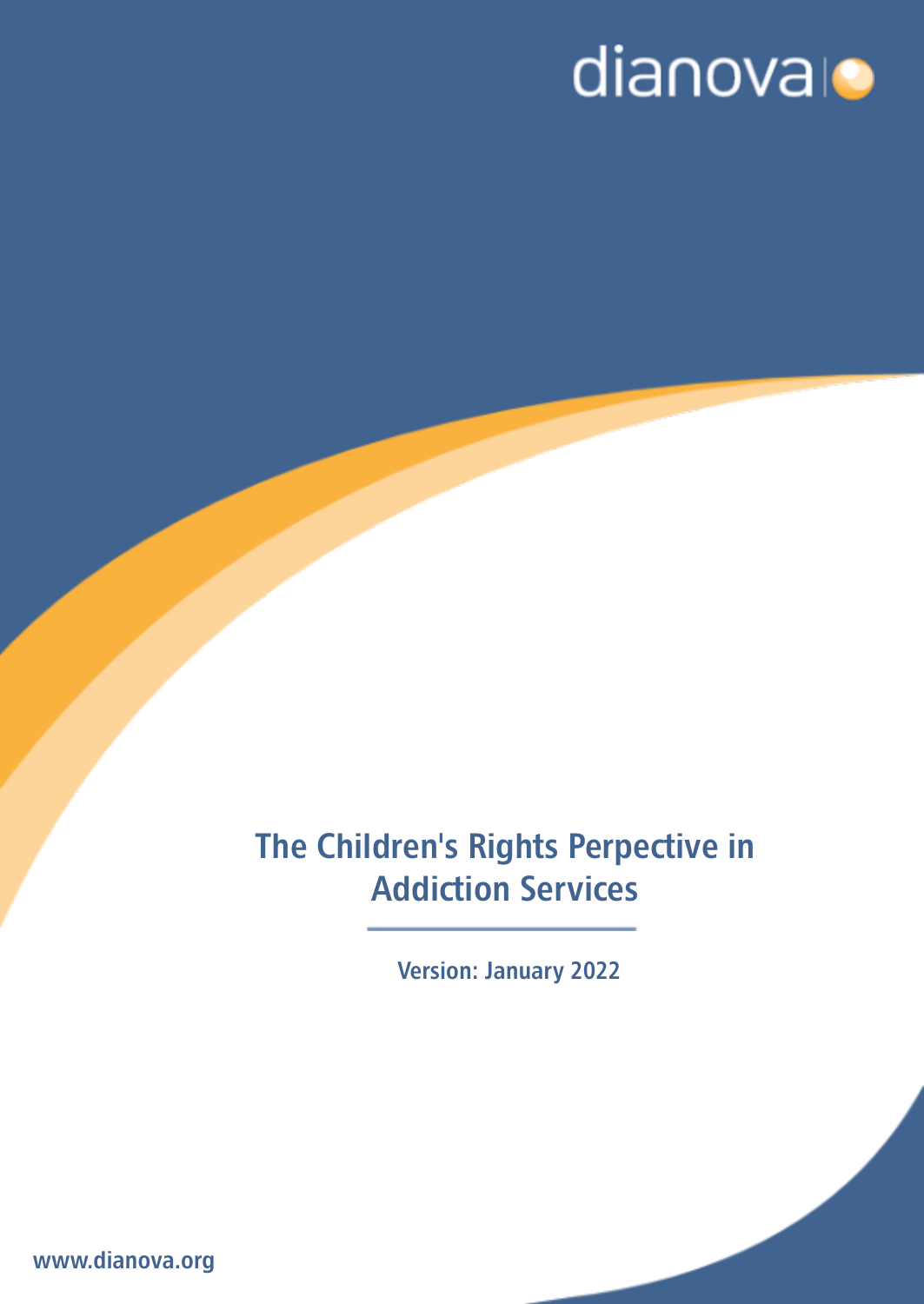## The Children's Rights Perspective in Addiction Services

Author: Caroline Fuller Co-author: Gisela Hansen Rodríguez, PhD. A study sponsored by Dianova International

## <span id="page-1-0"></span>Index

| <b>Executive Summary</b><br>3                                            |                |
|--------------------------------------------------------------------------|----------------|
|                                                                          |                |
| 1 - General Context                                                      | 4              |
| <b>Consequences for the Development of Children</b>                      | 5              |
| <b>External Factors</b>                                                  | 5              |
| <b>Rights of Children</b>                                                | 6              |
| Differences between Mothers & Fathers                                    | 6              |
| <b>Child Care</b>                                                        | 6              |
| <b>Violation of Children's Rights</b>                                    | $\overline{7}$ |
| Stigma Associated with Substance Use & Dependence                        | 7              |
| <b>Policies to Protect Children's Rights</b><br>$\blacksquare$           | 7              |
| <b>Addiction Services</b>                                                | 8              |
|                                                                          |                |
| 2 - Objectives of the Survey                                             | 9              |
| 3 - Results by Section                                                   | 9              |
| Information on the Situation of Service Users with Dependent Children    | 9              |
| Vision of the Parenting Capabilities of People Who Use Drugs             | 10             |
| Risk Detection & Prevention among Children & Adolescents in Services     | 11             |
| Violations of Children's & Adolescents' Rights<br>$\blacksquare$         | 12             |
| <b>Action against Violations of Children's &amp; Adolescents' Rights</b> | 13             |
| <b>Designing of Programmes</b>                                           | 14             |
|                                                                          |                |
| 4 - Proposals & Action Lines                                             | 14             |
| 5 - Conclusion                                                           | 15             |
| $6$ – Bibliography                                                       | 18             |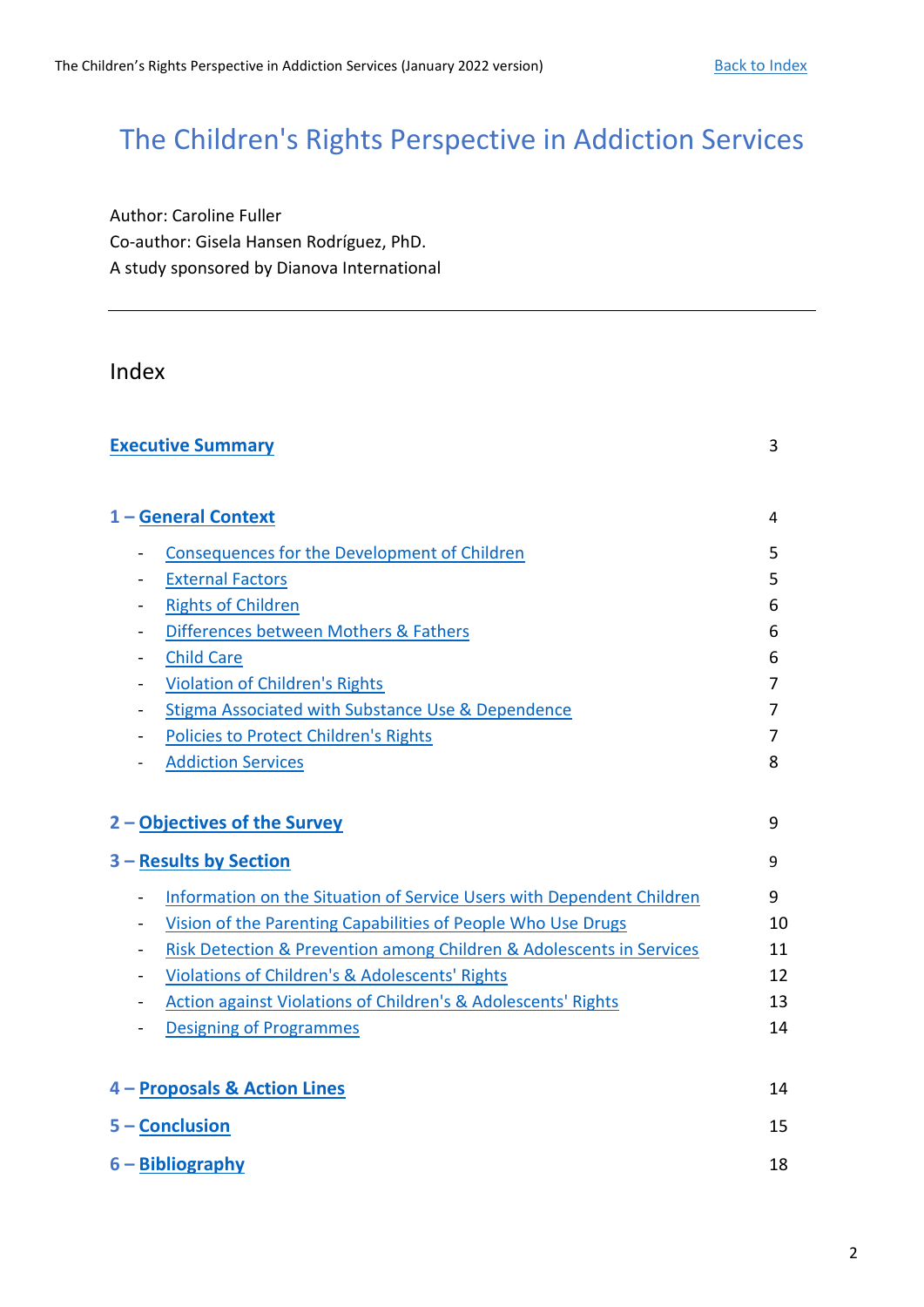## <span id="page-2-0"></span>**Executive Summary**

Drug use is on the rise worldwide, affecting not only users but also their families, and interfering with children's wellbeing and human rights. Children who live with drug using or dependent parents are more likely to develop a range of health, social, physical and psychological problems. Drug use may impact children quite early: taking drugs during pregnancy increases the chance of birth defects, premature babies and other health problems such as the Foetal Alcohol Syndrome (FAS) which may lead to intellectual and physical disabilities (Roebuck, Mattson and Riley, 1998).

Addiction services, such as harm reduction or treatment programmes, have proved effective in addressing the needs of people who use drugs, however it is not clear whether or not they are capable of providing clients' children with the interventions they need. These services need to adapt to the realities of each person, this is why it is now established that a gendersensitive approach ought to be developed to address the specific needs of women. In the same way, we thought it would be interesting to look at how addiction services take children's rights into account, and how to promote the children's rights perspective in these services.

With this in mind, Dianova conducted a survey to gather information about how children's needs are being addressed in addiction services for adults. Out of the 39 people that answered the survey, most respondents were directors or coordinators of drug-related services. Participants provided information about service users in outpatient and residential treatment programmes, as well as in harm reduction services.

Participants note that service users talk about their children on a regular basis and half of the respondents mention having discussed the issue of children's custody with their beneficiaries. They also say that men and women tend to behave differently with their children. In addition, mothers are usually stigmatized for using drugs despite being the primary caregivers for children. Conversely, fathers appear to be often absent, and when they happen to take child rearing initiatives, they tend to receive more praise for doing so than women. With regards to violence, it appears to be committed by both genders, with women being more prone to neglect, and men to physical violence.

Parents with substance use disorders usually spend less time caring for their children who, as a result, tend to lag behind in terms of education, social life and hygiene standards. What these children experience most is neglect, followed by the necessity of taking care of themselves and their siblings due to their parents' incapacity to assume their responsibilities. Some families however do seek help from third parties to meet their children's needs – acknowledging their inability to do so – showing therefore a willingness to give them a fair chance in life. Mothers are more willing to ask for help than men, as they tend to behave more responsibly with their children. As a result, grandparents are often those who end up taking care of the latter.

63% of respondents state that it is relatively easy to identify child abuse, and more than half of them say that there is enough time in their daily tasks to assess the risks faced by children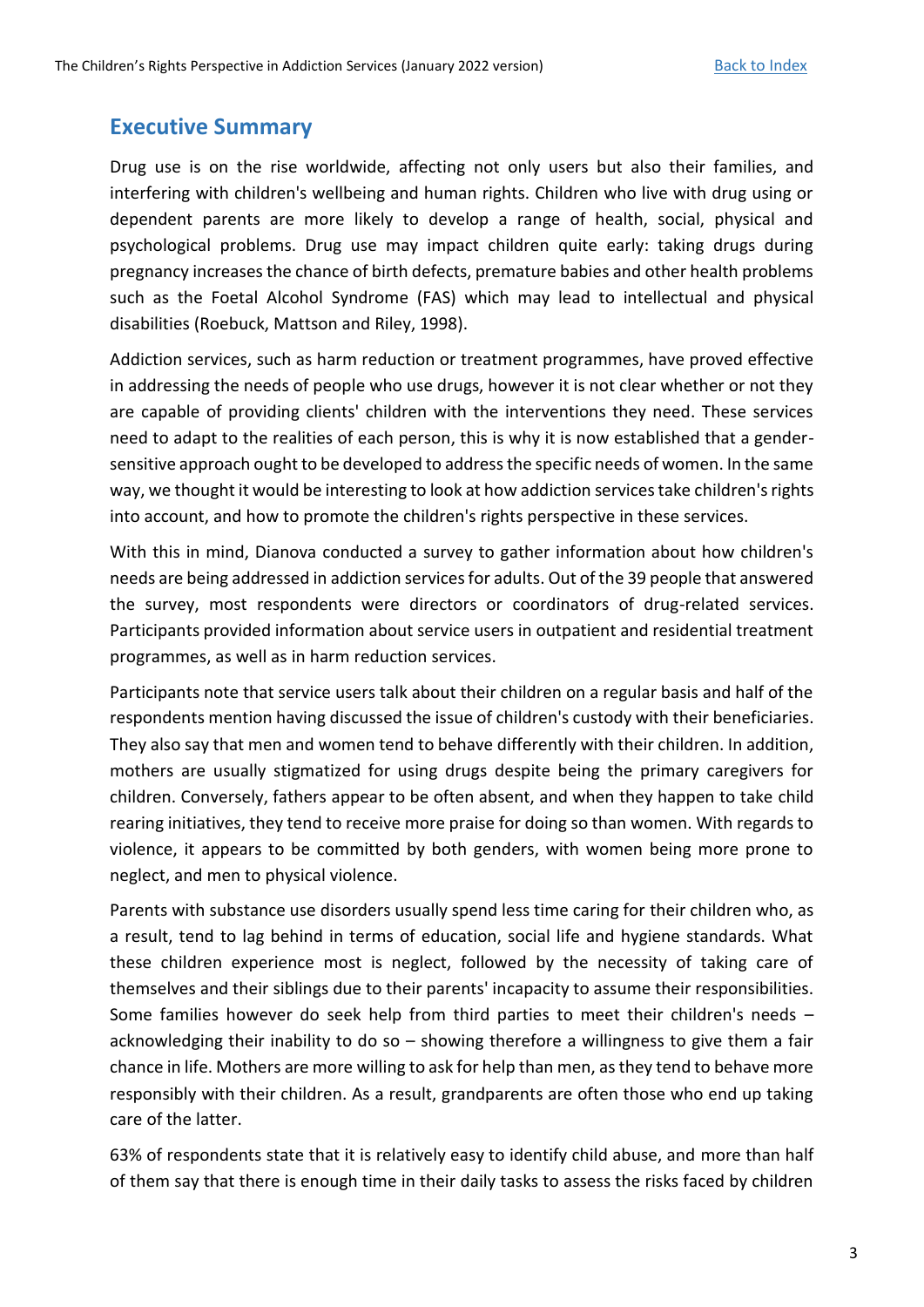and adolescents. Most believe that identifying risk situations faced by children is an integral part of their work. When professionals witness a situation of neglect, violence or abuse towards a patient's child, they are likely to contact child protection services. As a matter of fact, 89% of respondents say that they would report a situation of child abuse, and 53% agree that their staff have been trained to identify risk situations.

At the same time however, respondents report that half of the services do not provide professionals with parenting training and those trained do not exercise this training during their daily work. Furthermore, in most addiction services, there are no protocols to identify possible risk situations for children. All in all, 45% of respondents mentioned that, in their service, no initiative had been taken to promote the protection of children during the previous year.

Another big obstacle is that half of the people interviewed tend to refrain from asking personal questions as they believe their primary focus should be on the use of drugs. When confronted with child abuse, whether actual or potential, respondents say that they have to face a double challenge: protecting the child while providing their parents with adequate support. Professionals do not want to imperil the therapeutic alliance on which their relationship with clients is founded, while it is their responsibility to protect children. In line with this, 47% of respondents are preoccupied about the possibility of retaliation by service users should a situation of abuse or neglect be revealed.

Some services implement proposals aiming at better responding to the needs of clients' children by increasing parents' parenting abilities and by supporting children through regular therapy sessions dedicated to fostering their emotional and intellectual development. It should be noted that these services could also implement support programmes for pregnant women who use drugs, and prevention programmes for adults and adolescents within educational and treatment settings.

## <span id="page-3-0"></span>**1- General Context**

Drug use is on the rise worldwide and in just one decade, the numbers have increased by 30%. In 2019, approximately 268 million people were using drugs (UNODC, 2020). Out of those, it is estimated that over 36 million were suffering from drug use disorders (UNODC, 2021). In addition, according to the World Health Organization (WHO), alcohol use contributes to some 3 million deaths each year globally, as well as to the disabilities and poor health of millions of people (WHO, 2018).

It is important to acknowledge that the consequences of problematic substance use do not only affect those directly concerned. They affect their families, as well as their relatives and the society as a whole. Children of people who use drugs are among those most affected, yet this population remains largely ignored in drug policy approaches and considerations. To give but one example, in 2007 approximately 3.4 million children under 16 years of age had at least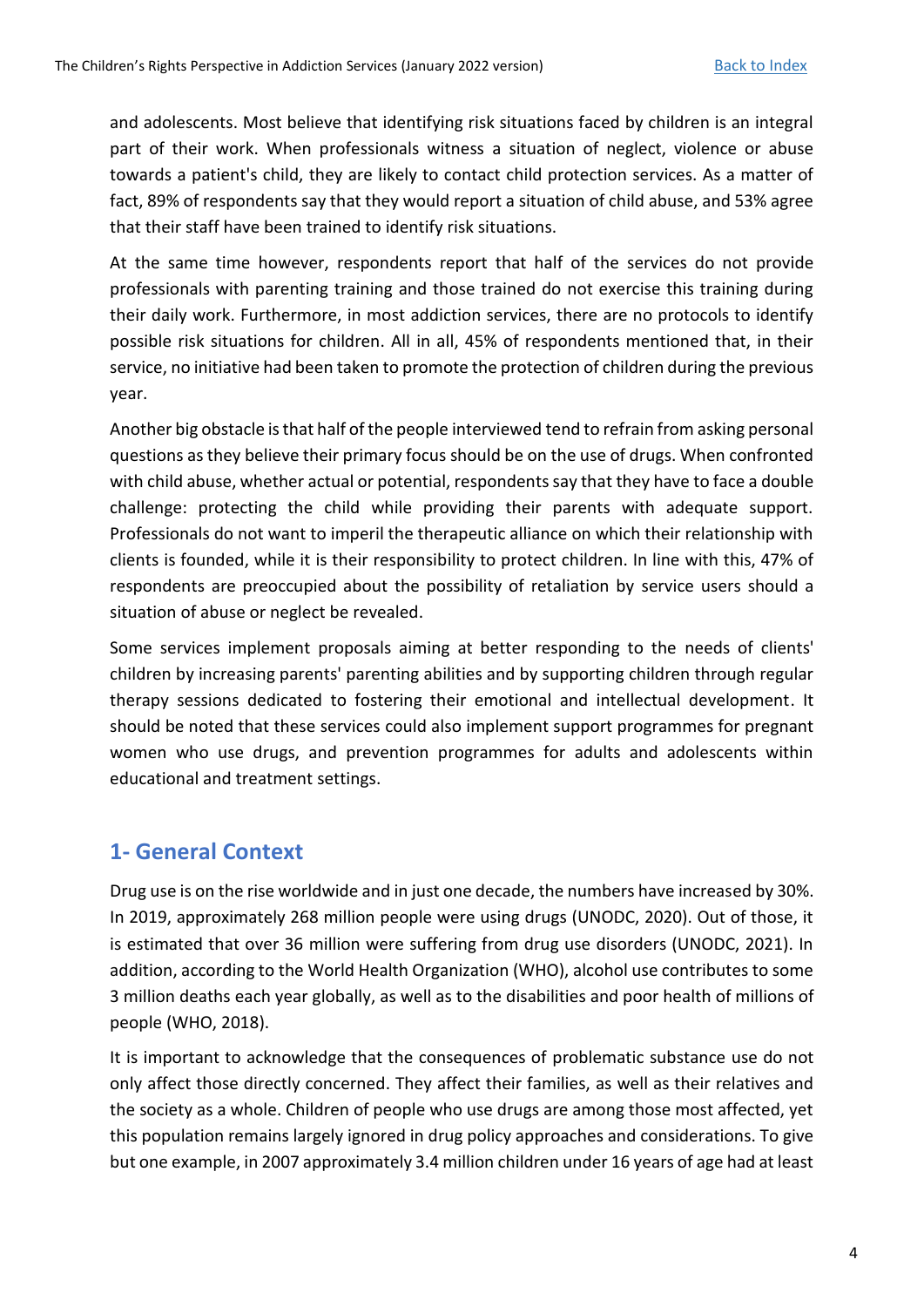one parent who was defined as a binge drinker, and almost half a million children lived with a single parent who was binge drinking (Velleman, R. and Templeton, L. J., 2016). Little to no attention is paid to this vulnerable group.

## <span id="page-4-0"></span>**Consequences for the Development of Children**

Data shows that the problem of children whose parents are dependent on drugs is increasing, with consequences likely to affect children's mental health and have later repercussions on society as they represent the future generation.

Children with dependent parents have stronger probabilities of developing a range of health, social, physical and psychological problems as compared to children whose parents and close family circle do not use drugs (Pompidou Group, 2021).

The impact of drug use appears as early as the foetal stage. The use of drugs during pregnancy leads to higher chances of premature birth and other health problems, including the Foetal Alcohol Syndrome (FAS). The severity of the problem is directly linked to the amount of alcohol and other drugs used during pregnancy; in addition, drug use also influences the duration of pregnancy and provokes genetic vulnerabilities. FAS can be the cause of intellectual disabilities among children, and malformations may occur as a result of alcohol, cocaine or heroin use (Roebuck, Mattson and Riley, 1998). The occurrence of such problems at key development stages during the child's early years is thought to be particularly influential in the probability of developing drug use disorders later in life. It should also be mentioned that the presence of a stable adult figure early in a child's life is likely to be a protection factor, enabling them to cope with other, unstable elements (Velleman, R. and Templeton, L. J., 2016).

## <span id="page-4-1"></span>**External Factors**

In most cases, children who start using drugs come from disadvantaged backgrounds, e.g. belonging to an ethnic minority group, and experiencing poverty and/or parental homelessness and unemployment. In addition, many have dropped out from school and have faced traumatic experiences leading to a greater susceptibility to substance use disorders later in their life. Data suggests that intergenerational transmission is common: a parent who use drugs is likely to influence their child to start using drugs themselves (Velleman, R. and Templeton, L., 2007), probably as a result of inadequate parenting skills, vulnerable social backgrounds, and resorting to drug use as a coping strategy to face daily life difficulties. More in-depth reflection should therefore be made on the issue of intergenerational inheritance, without falling into oversimplification. Environmental factors such as social exclusion can also greatly affect parenting abilities and alter relationships and attachment between the parent and the child. This may result in conflicts, disharmony, and family separations or breakdowns (Velleman, R. and Templeton, L. J., 2016).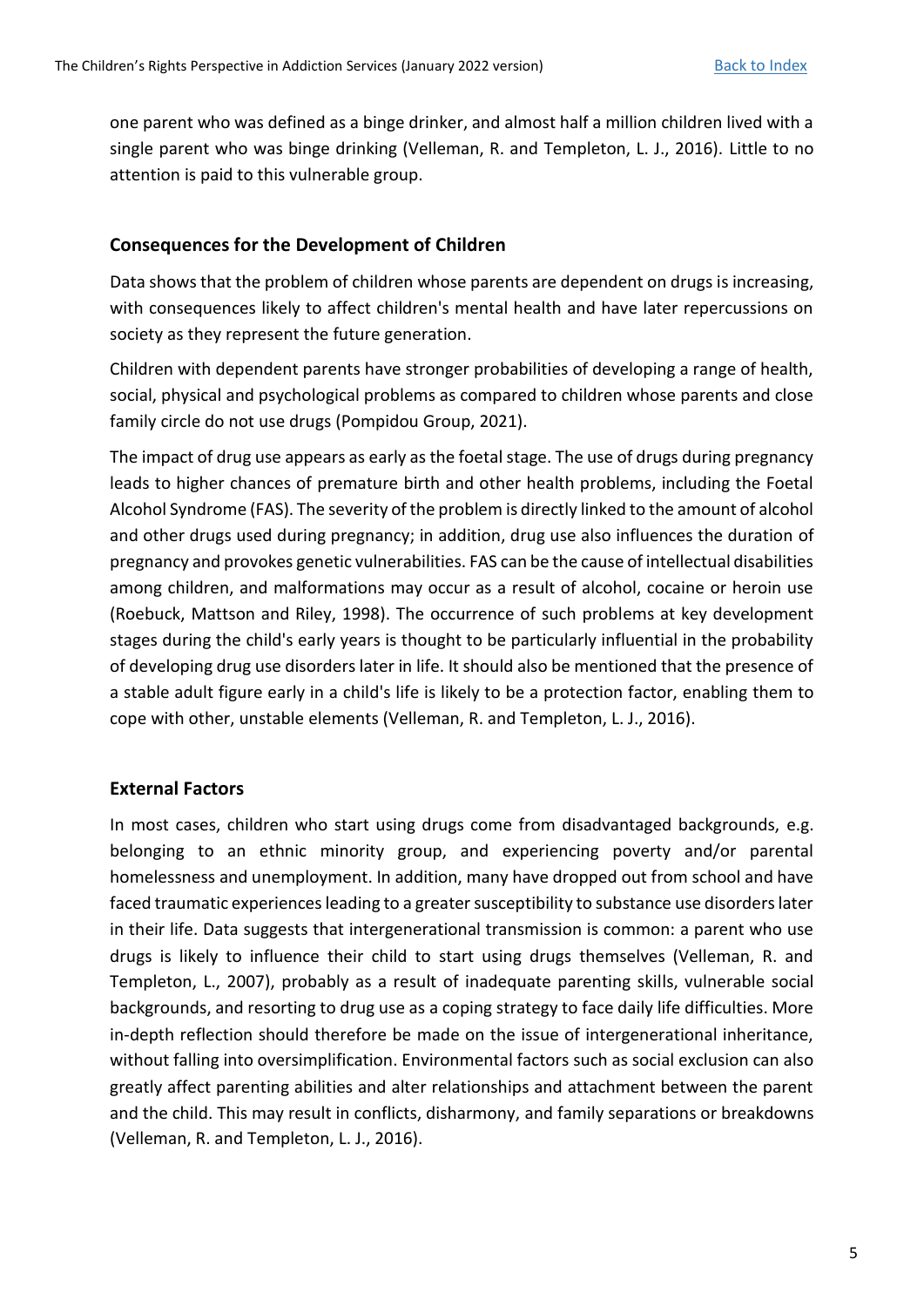## <span id="page-5-0"></span>**Rights of Children**

The definition of the child is: every human being below the age of 18 years unless majority is attained earlier under the law applicable. Based on the United Nations Convention on the Right of the Child, children have the right to be protected from the use of drugs; in addition States parties must take all appropriate measures to prevent the use of children in the illicit production and trafficking of such substances. The Convention also specifies that in all actions concerning children, whether undertaken by public or private institutions, administrative authorities and other bodies, the best interests of the child must be a primary consideration. Lastly, States must ensure that the institutions and services responsible for the care or protection of children conform with established standards, notably in the areas of safety and health, and in the number and suitability of their staff (UNICEF, 2019).

### <span id="page-5-1"></span>**Differences between Mothers & Fathers**

Parental drug use has an impact on children, although this impact is much greater when the person concerned by substance use is the mother rather than the father. From the child's perspective, mothers appear to be less reliable than fathers due to the instability associated with substance use and, more particularly, as a result of women's assigned roles as caregivers and protectors (Federació Catalana de Drogodependències, 2019). However, while a number of studies portray drug using mothers as negligent, "bad" mothers, others view them as capable, committed parents that have the potential of further improving their parenting abilities (Federació Catalana de drogodependències). In addition, for some women motherhood represents a strong incentive to stop using drugs (Pompidou Group, 2021).

## <span id="page-5-2"></span>**Child Care**

Children affected by parental drug use tend to feel lonely and lack the conditions that would enable them to grow up safely, receive after-school tutoring, and spend adequate time with their parents for playing or learning purposes (Vellman, 2007). In many families, parental roles can even be reversed, i.e. when children – especially older siblings – end up taking care of their parents, preparing meals, and taking the younger ones to school. This situation may especially occur in families where both parents are dependent on alcohol or other drugs and/or have other mental health problems (Federació Catalana de drogodependències). In a perfect world, one could expect children to understand their parents' situation, but in reality children do not necessarily want to be involved in their parent's treatment, nor do they want to discuss the issue (Federació Catalana de Drogodependències, 2019). Lastly, according to the 2020 Statistical Bulletin by the European Monitoring Centre on Drugs and Drug Addiction (EMCDDA), women are more involved in child rearing tasks than men due to the sexual division of labour, whereby family chores and other responsibilities are specifically assigned to women.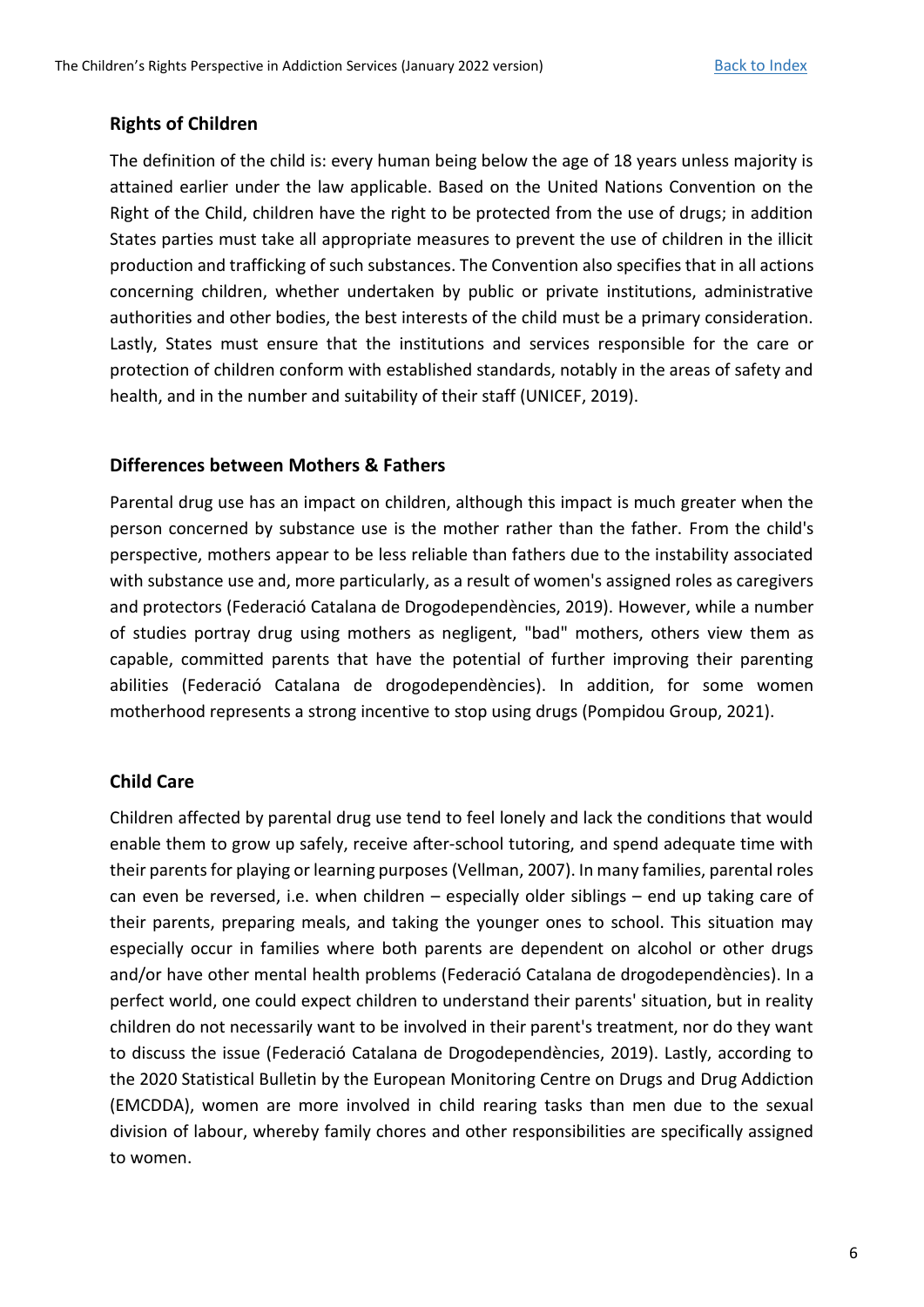## <span id="page-6-0"></span>**Violation of Children's Rights**

According to the National Association for Children of Alcoholics, a UK-based organization that provides a dedicated helpline for children of alcohol dependent parents, calls by children are usually driven by such problems as physical abuse or family breakdown, rather than alcohol use *per se*. Often, this "secondary" issue is actually the main problem in the family dynamics, one that puts the child in genuine peril (Velleman, R. and Templeton, L. J., 2016).

Children who witness domestic or sexual violence or are victims of abuse themselves are at serious risk for long-term physical and mental health problems (Federació Catalana de drogodependències). This abuse may have important repercussions on children's lives: they are more likely to experience trauma, face concentration and learning difficulties, as well as problems in managing their emotional responses to stress and in forming trusting relationships. Moreover, several epistemological studies have shown that experiencing abuse as a child increases the risk for substance use later in life, as a mechanism to cope with their childhood trauma (Kaliszewski, M). It is therefore essential to address the perspective of complex trauma in the approaches to problematic drug use.

## <span id="page-6-1"></span>**Stigma Associated with Substance Use & Dependence**

Due to the stigma that surrounds drug use and the situation of neglect they face because of their parent's inability to spend as much time with them as other parents do, children tend to feel guilty and are often ashamed of sharing their experiences at home with their teachers or even with their friends (Pompidou Group, 2021). They often describe their life as stressful and fraught with violence, and are thus ashamed of inviting friends into their homes. Children growing up with drug using parents or caretakers are more likely to be put in risky situations, e.g. when their parents are driving drunk with them as passengers, or when they seek to obtain illicit drugs in their presence (Federació Catalana de Drogodependències, 2019).

On average, children whose parents use drugs show weaker performances in reading, spelling and math during their early and middle childhood (M. Solis, M. Shadur, R. Burns and M. Hussong, 2012). In addition, when adults they mention having had suicidal thoughts in their childhood or as young adults, as well as eating disorders, substance use disorders, and legal and mental health problems (Pompidou Group, 2021).

## <span id="page-6-2"></span>**Policies to Protect Children's Rights**

Policies to protect children whose parents or caretakers use drugs are crucial, but they often come in a punitive and negative way. This is particularly true when these policies imply the criminalization and incarceration of people who use drugs, and the reinforcement of drug userelated stigma. Neglecting the needs of people who use drugs, and hampering their access to quality, affordable, child-friendly, gender-sensitive and non-stigmatizing services puts their children and family at risk (Pompidou Group, 2021).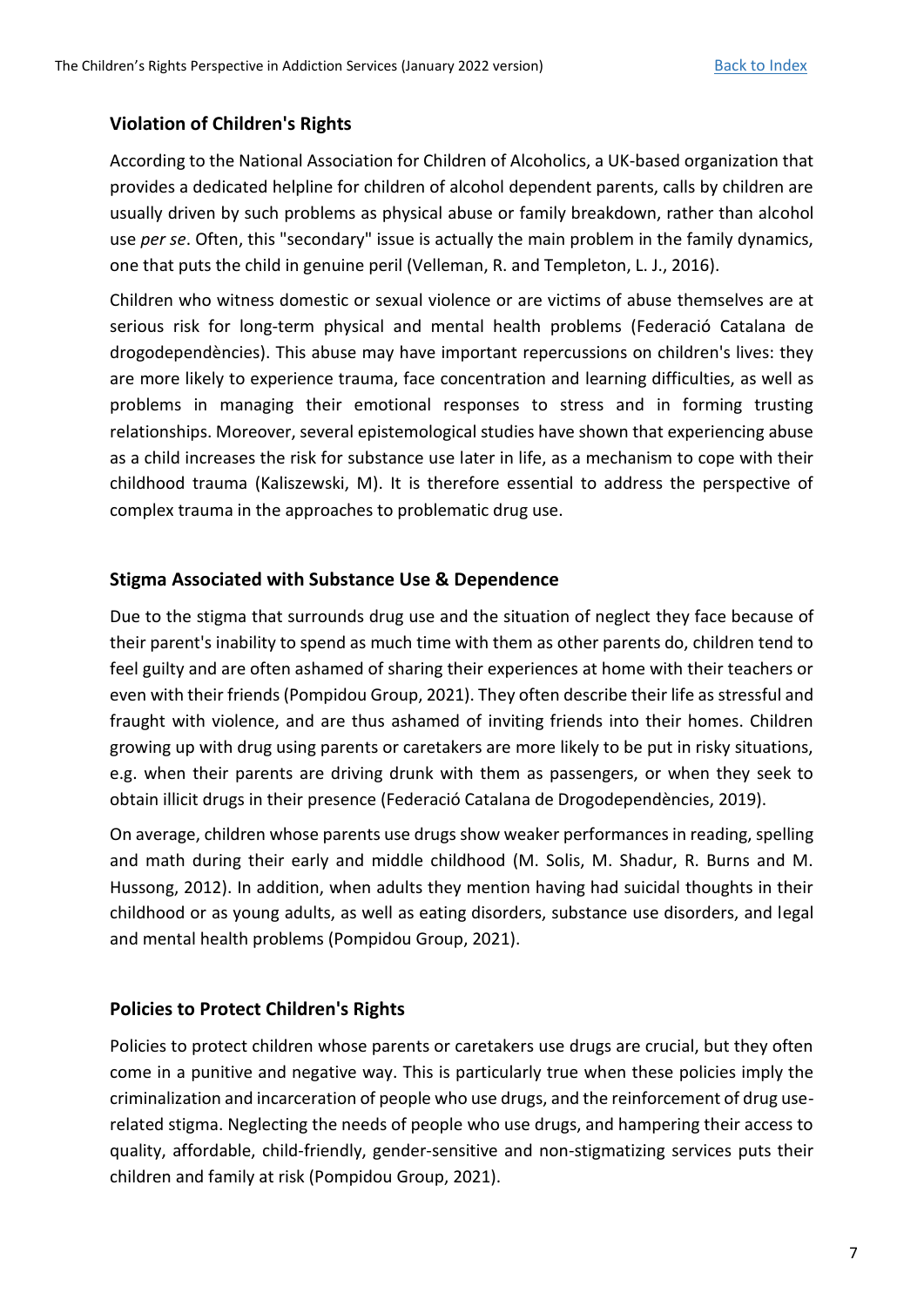A study by the Council of Europe emphasizes that *"Authorities must protect children from the risk that the use of drugs or dependence of drugs by parents lead to neglect or abuse of their children."* As a matter of fact, maltreatment and violence against children is an issue that requires the intervention and protection of the State. However, when addressing substance use and dependence, interventions should be family-oriented, without causing children unnecessary anxiety and distress by separating them from their families. In addition, interventions towards drug users with parental responsibilities should address the needs of their children. Incarceration should in particular be avoided whenever possible, as it may have lasting consequences on children's mental health.

#### <span id="page-7-0"></span>**Addiction Services**

Children are often affected by the provision of drug related services to their parents, yet at the same time they play an important role in their implementation. The child rights perspective in addiction services is not internalized and children's needs are neglected in many instances. In some cases, before entering treatment, parents who use drugs may ask a family member, a professional or a trusted friend to take good care of the child. This may help to create resilience, which appears important in cutting down intergenerational transmission. What is at stake is to make sure that the child will grow up away from substance use and the negative behaviours that surround it (Velleman, R. and Templeton, L., 2007). At the same time however, being separated from their figures of reference (mother and/or father) – regardless of their drug use – has an important impact on the child. It is therefore critical to understand the child's complex feelings (especially guilt), so as to adequately monitor these feelings and reduce the damage associated with the separation from their parents.

It is necessary to carry out early interventions and to work with families to foster their motivation to change. Such interventions can be implemented in schools or in health care centres, whether in groups or individually (Federació Catalana de drogodependències). School-based programmes based on social influence and/or skills development have been shown to have success in reducing substance use (Velleman, R. and Templeton, L., 2007). Treatment programmes based on family therapy – through individual or group sessions - also appear to be valid options for substance users and their relatives. These interventions can be carried out in treatment centres, mental health treatment settings, or family care facilities (Federació Catalana de drogodependències). Family interventions have proved to be effective, providing long-term improvements in such areas as parent/child communication, involvement of parents in their child's healthy development, and parental supervision. In addition, they can help parents initiate family discussions and policies around substance use. Lastly, sharing regular family meals has demonstrated being effective in protecting children from problematic substance use, while also improving family communication and joint activity (Velleman, 2009).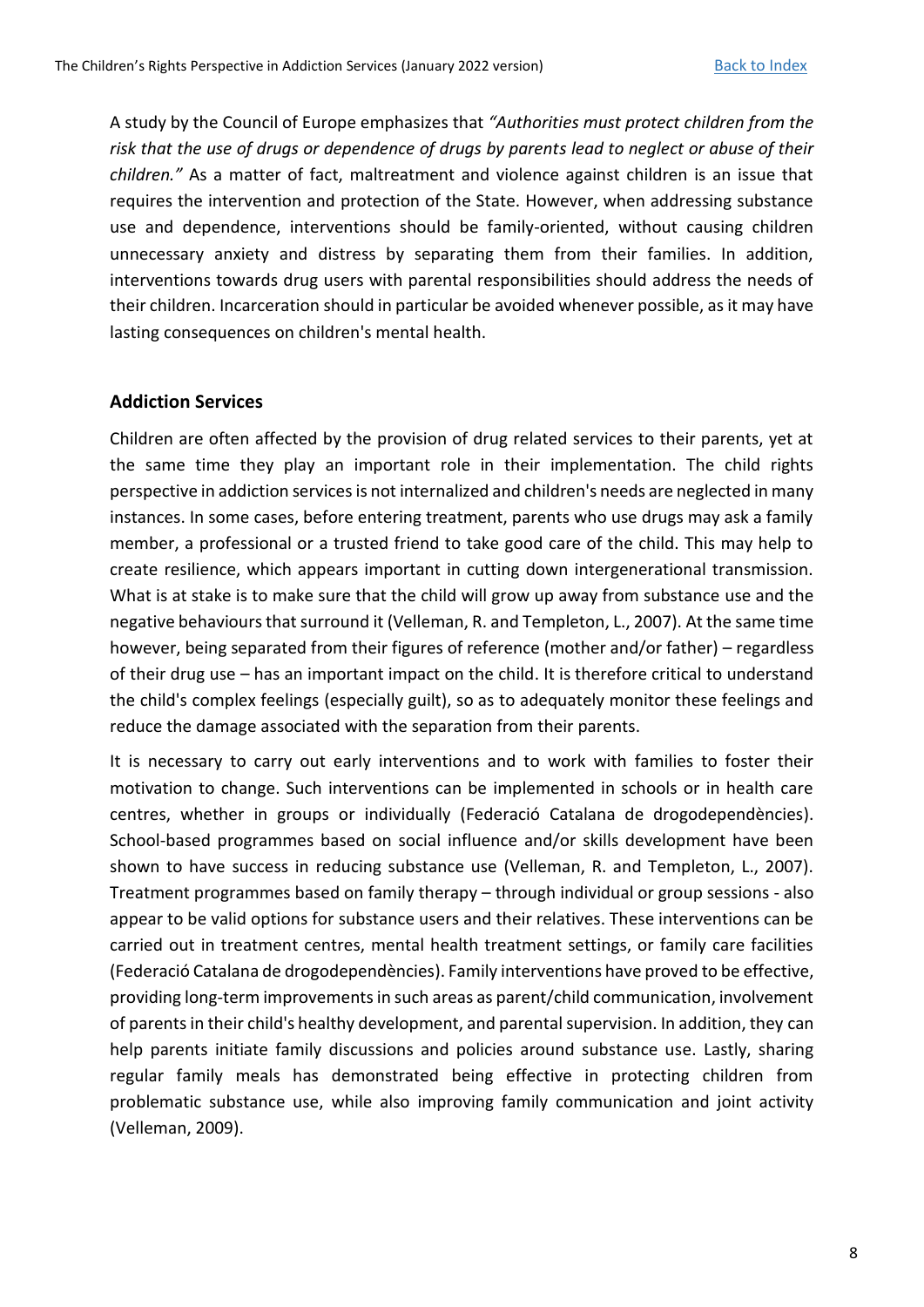Developing gender-sensitive addiction services could also contribute to protecting children's rights. These services are more sensitive to the needs of mothers who use drugs and take into consideration the situation of their dependent children. In addition, the gender perspective also puts on the table the need for male co-responsibility in the responsible upbringing of children; as a result, men tend to be more inclined to act as parents. Nevertheless, there is still a huge gap in the implementation of gender-sensitive programmes, whether women-only, male-only or mixed.

Children with substance using parents mention that they would have liked having a trusted person to talk to or meeting children in the same situation. Children need, indeed, ongoing support even after treatment completion due to unresolved feelings, adjustment to new roles, rules and behaviours, new fears, and anxiety (Federació Catalana de drogodependències).

Professionals find it somewhat tricky to detect problems and protect children. In addition, it is difficult for them to make sure children are doing good and that their mental health remains strong throughout the treatment process due to the difficulty to talk about the issue in much detail (Federació Catalana de Drogodependències, 2019).

## <span id="page-8-0"></span>**2- Objectives of the Survey**

In June 2021 Dianova conducted an online survey to gather information about how children's needs are being addressed in addiction services for adults, and to identify ways of promoting family-centred services respectful of children and of children's needs. This survey has been adapted from *"Perception and performance of professional teams from the drug treatment network on the parenting abilities of people who use drugs"*, a document by Paulo Padilla-Petry, Nuria Fuentes-Peláez, Francesc Martínez-Olmo, Gemma Crous Parcerisas, Julio Rodríguez, and Anna Fantova (University of Barcelona, 2020).

The survey was sent via email and social media to organizations working in the field of treatment and harm reduction, in English, Spanish and French languages; it was open for two weeks. A total of 39 respondents participated in the survey from Europe, Asia, North America, and South America, working in the following countries: Spain (7), Belgium (2), Austria (1), Norway (1), Italy (1), Nepal (1), Pakistan (1), USA (1), Uruguay (10), Chile (7), Brazil (1), Peru (1), and Mexico (2). 28 surveys were filled out in Spanish, 11 in English and none in French.

74% of respondents identified themselves as men, 20% as women, and 6% as non-binary, with an average age of 44 years. Respondents were predominantly in management positions in their services and most had a degree in psychology or social work. They worked in outpatient services (48%), residential treatment programmes (30%), and harm reduction services (13%).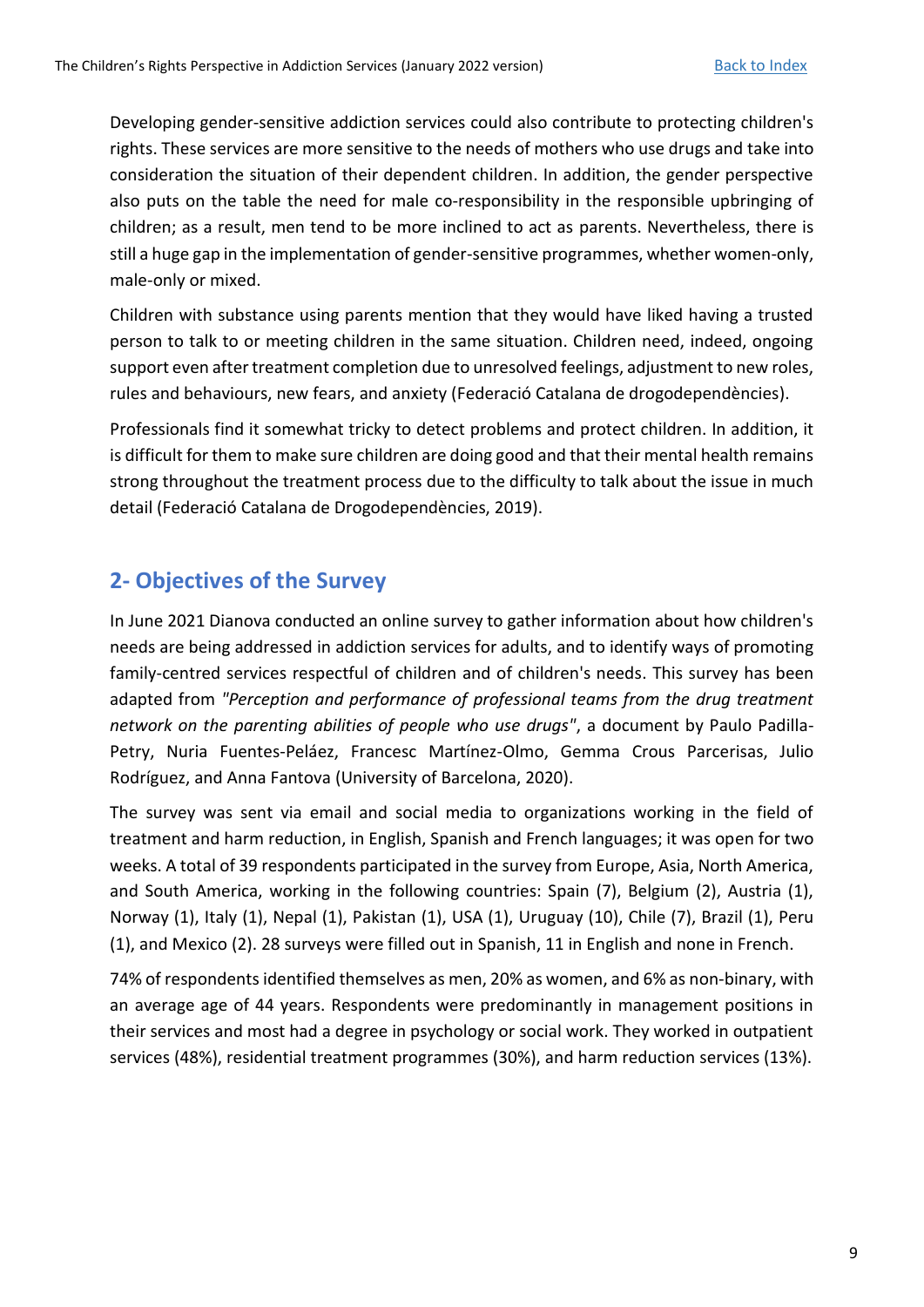## <span id="page-9-0"></span>**3- Results by Section**

### <span id="page-9-1"></span>**Information on the Situation of Service Users with Dependent Children**

In this section we looked at the situation of service users with dependent children. 92% of respondents state that their service gathers information about the client's family, generally about their custody situation. 39% of respondents say that clients are willing to discuss parenting issues, and that many mention feeling guilty as parents. 39% of respondents mention that clients are willing to talk about their fear of losing their children's custody, and half of them discuss their actual loss of custody. 58% talk about the negligence or abuse committed by them as parents.

89% of respondents think that there is a difference between fathers and mothers, the latter being held more accountable for the maintenance of their children than the former. They observe that fathers are deemed to be less involved in their children's upbringing, while they tend to receive greater praise whenever they seem to be willing to invest time in their care. As these respondents note, many among the service users are divorced or separated; as a result, women are usually the ones who are granted custody of their child.

When talking about their drug use mothers tend to express more feelings of shame, guilt and fear of retaliation as a parent. As parenting skills are considered "naturally existing" in women, they tend to feel more responsibly towards their child and express more feelings of shame about their abilities as parents. Additionally, their being dependent on substances and therefore not able to provide their child with the full attention and care they need, they often tend to blame themselves. Conversely, looking after their children is considered to be an option for men: while having good parenting skills is praised, not having such skills is socially accepted. Hence, since no one is impervious to gender socialization, we observe that gender stereotypes in the care and responsibility of children are persistent even among addiction professionals, possibly – and unconsciously – impacting their interventions and the way they address parenting and co-responsibility.

#### <span id="page-9-2"></span>**Vision of the Parenting Capabilities of People with Substance Use Disorder**

This section was dedicated to looking at the vision of the parenting capabilities of people who use drugs by professionals working in addiction services. 47% of respondents disagree that drug use has no negative impact on parenting abilities. On a scale ranging from 1 (for "strongly disagree") to 7 (for "strongly agree") the question about whether or not parents who use drugs adequately supervise their children's education and social activity attained an average score of 3.29, meaning that the children of people who use drugs are often left unsupervised and unassisted in their education and social activities, which could result in difficulties in both areas. The average score given in response to whether or not parents who use drugs can meet their children's needs was 3.37, a somewhat poor result suggesting that professionals believe that parents are not always able to help and assist their children. In addition, respondents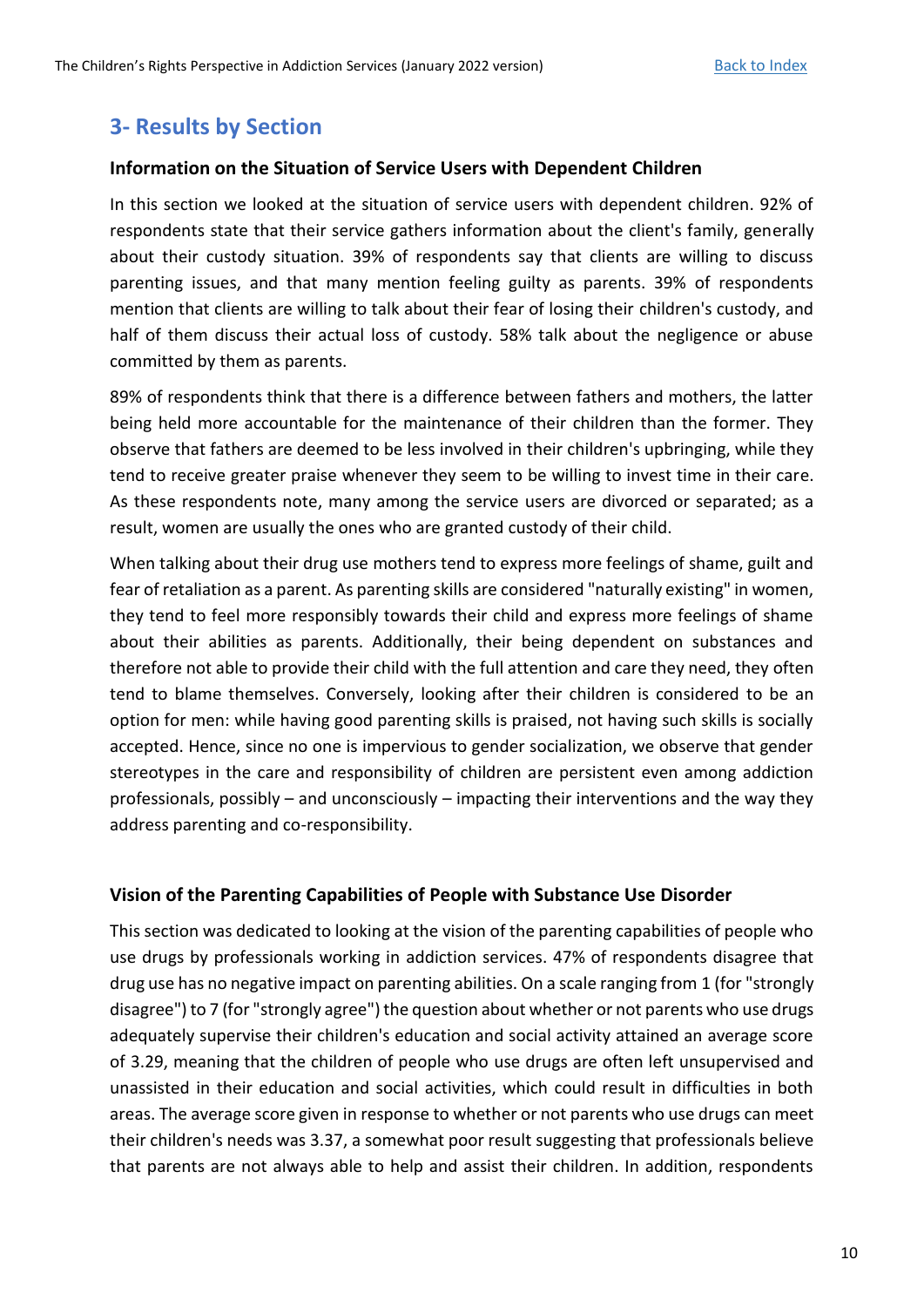mainly disagree that parents who use drugs can ensure housekeeping duties and take care of their children's hygiene- and health-related needs with an average score of 3.13. As a matter of fact, and as mentioned earlier, parents are not always involved with their children, and hygiene and other needs are not necessarily addressed fully.

53% of respondents give neutral opinions as to whether or not parents with substance use disorder seek help from dedicated services or significant others should they encounter personal problems or problems with their children – meaning that some of them do seek help to take care of their children. Lastly, the score to the statement as to whether parents with substance use disorder are trustful of, and willing to cooperate with, people and services in charge of helping and supporting their children was 3.53 on average. It implies that parents are aware of their need to obtain support and assistance in taking care of their children as they are not fully committed to this task, or simply capable of fulfilling it.

79% of respondents feel that there is a significant difference between fathers and mothers as mothers are generally more involved and present in the interactions with social services and behave more responsibly with regard to the situation. From another viewpoint however, mothers tend to fail to provide for child care responsibilities due to drug use or dependence. This tends to be so, because substance use disorders generally remain hidden in women, and they also tend to seek professional support at a later stage, and in a worse situation than men

Lastly, fathers usually take for granted that grandparents will take care of their children, while mothers are more involved in seeking help because they are more concerned and emotional about their children's education. Also, fathers appear to be more concerned about being able to provide for their families, rather than about children care per se. They believe their role is to make sure the family is financially stable while they are less interested in their emotional role.

#### <span id="page-10-0"></span>**Risk Detection & Prevention among Children & Adolescents in Addiction Services**

This section was dedicated to exploring how the risks are identified and how prevention activities targeting children are implemented in addiction services. 58% of respondents agree that, as professionals, they can use a number of strategies to try and obtain information about their beneficiaries' children and adolescents. Yet, 26% disagree that they would refrain from taking action, should they come across a risk situation with potential repercussions for children, in order to maintain a trust-based relationship with beneficiaries. In addition, 53% of respondents observe that when beneficiaries broach the subject of their children, professionals tend to refrain from asking personal questions as they believe their primary focus should be on the use of drugs.

63% of respondents disagree that it is very difficult to identify violations of children's rights. This shows that while professionals are able to identify such violations, they also feel that they may not be in a position to act to redress the situation. 66% of respondents think their work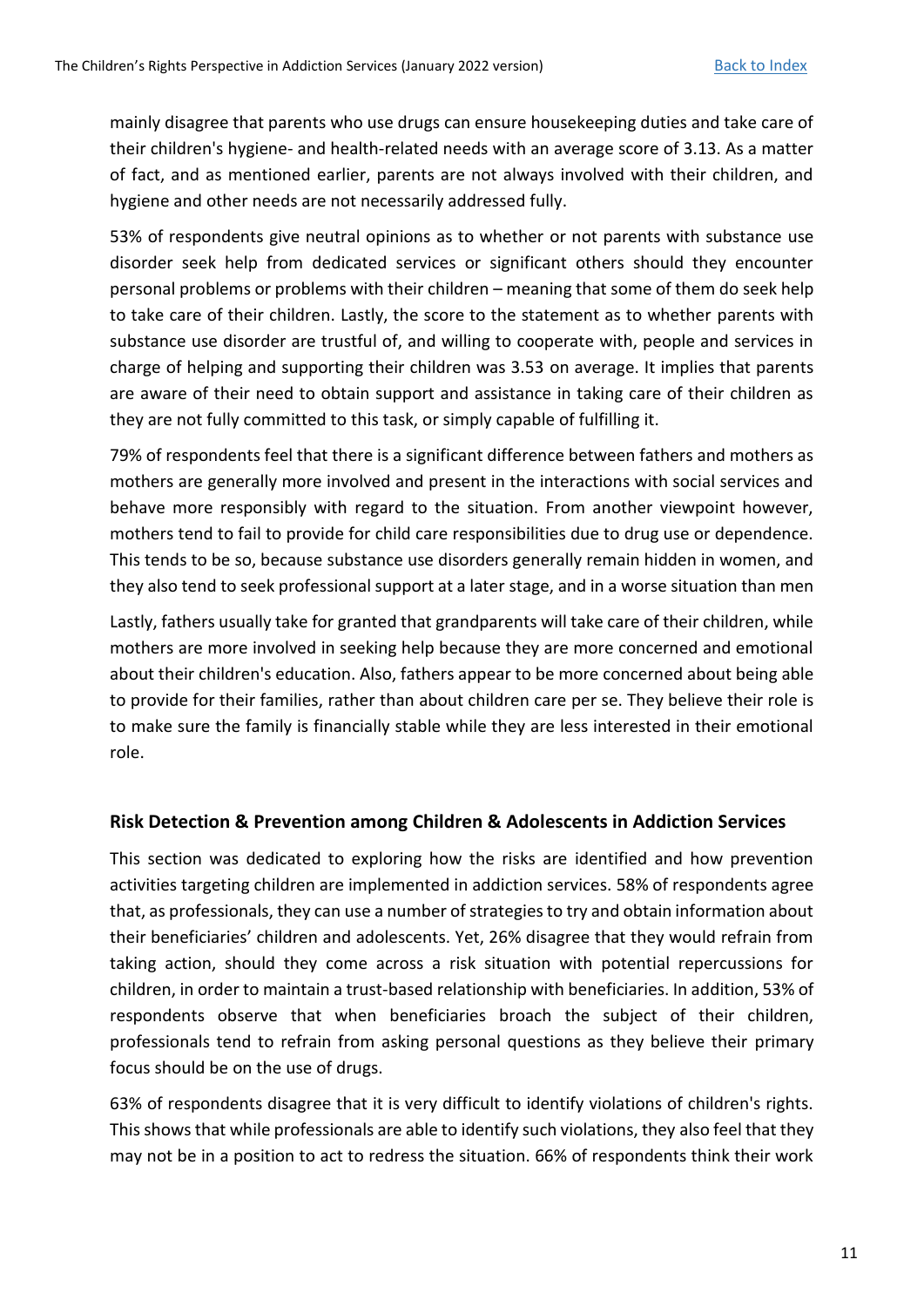conditions offer enough opportunities and time to assess potential risks to children and adolescents.

On a 1 to 7 scale from "strongly disagree" to "strongly agree", respondents mostly believe (with an average score of 5.3) that it is part of their professional duties to identify situations of neglect or abuse towards beneficiaries' children. 55% of respondents have information about service users' child custody situations. In addition, most respondents confirm (average score of 3,87) that a number of workshops are specifically dedicated to addressing parenting issues in their services. Respondents whose services offer these workshops include professionals from outpatient and residential treatment programmes in Spain; outpatient treatment services in Mexico, Chile and Brazil; and from residential treatment programmes located in Belgium, Italy, the USA and Norway.

While professionals consider that identifying child abuse and neglect is part of their role, only half effectively gather information about beneficiaries' child custody situation while they refrain from asking questions about clients' children or parenting abilities. In addition, very few services provide adequate training on parenting skills. There are important gaps in parenting and child care training. Many professionals have been trained to assess potential risks for children, however they do not use this training in their day-to-day activities, even though more than half of respondents believe there is enough time in their daily tasks to assess these risks.

#### <span id="page-11-0"></span>**Violations of children's & Adolescents' Rights**

In this section we looked at the violations of the rights of children and adolescents whose parents use or are dependent on substances. On a 0 to 9 scale from "strongly disagree" to "strongly agree", respondents report that the cases that occur mostly are related to child or adolescent neglect with regard to nutrition and sleep (average score of 6.02). Respondents agree on the fact that substance using or dependent parents neglect housekeeping duties (average score of 5.92). In addition, respondents also agree that mothers who use substances during pregnancy may cause harm to their unborn babies (average score: 5.6).

Respondents also mention a less common violation of children's rights, i.e. when children become de facto surrogate parents for their own parents and younger siblings, with an average score of 5.57. 58% of respondents agree that their beneficiaries expose their children to domestic violence and many stress (average score: 5.31) that parental substance use expose children to the ingestion of hazardous substances at home. 53% are of the opinion that parental substance use may lead to children being neglected or emotionally abandoned; in addition, respondents emphasize that parental drug use or dependence usually results in educational neglect, with an average score of 5.29. Lastly, verbal aggressions (average score: 5.19) appear to be ranked before physical and sexual aggressions (in terms of number of occurrences), the average score of the latter being 4.18 and 3.95 respectively.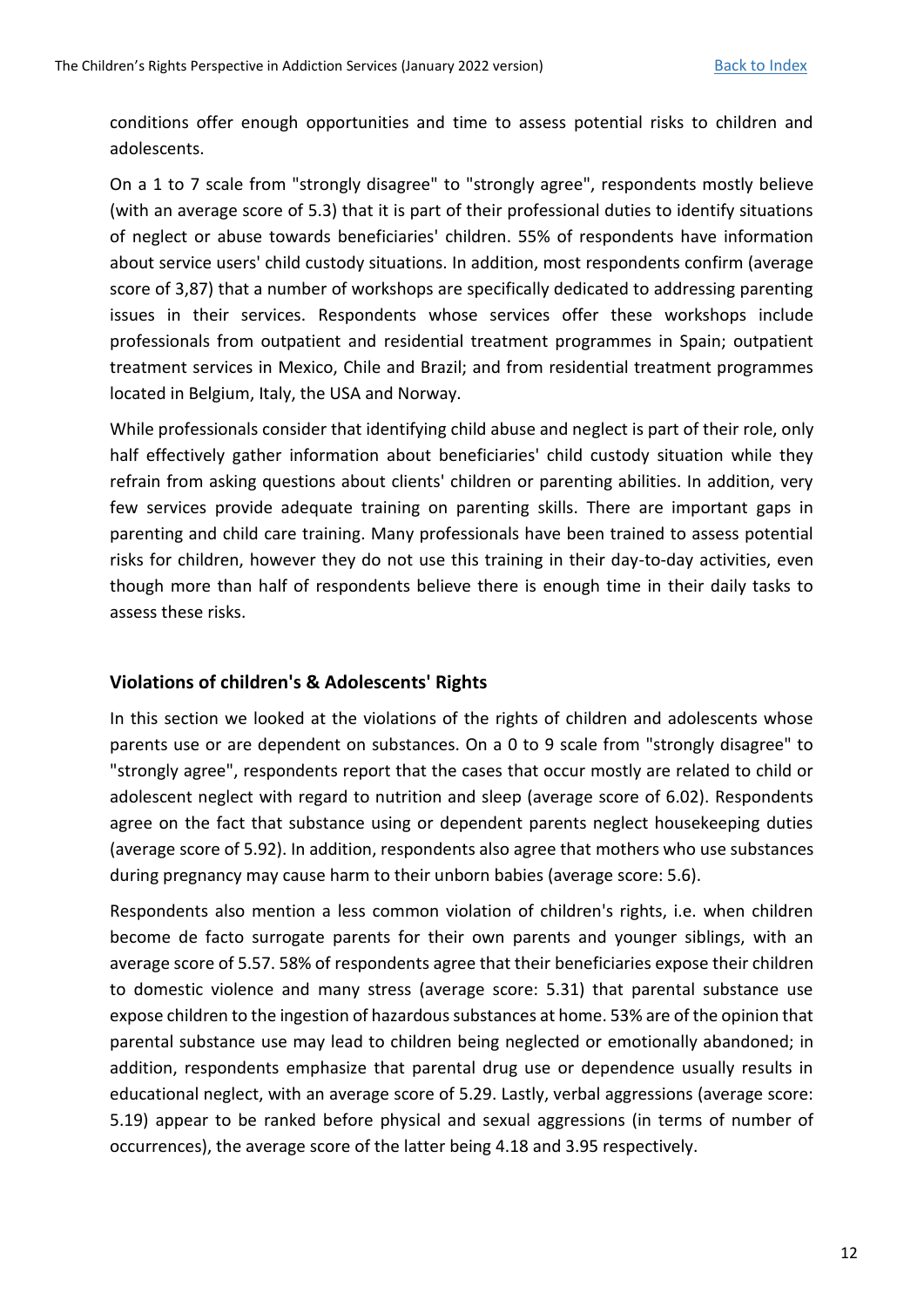76% of the study sample stress that there is a difference between mothers and fathers as regards the previous responses. As a matter of fact, fathers are deemed to be more prone to aggressiveness and mothers to neglect. In addition, fathers tend to be more uninvolved in or neglectful of their parenting role while they remain idealized by their children. Additional responses reflect serious child rearing difficulties and inadequate parenting practices from both parents, while stressing that fathers can even be more neglectful than mothers due to their feeling that parenting responsibilities should primarily lie with women. Lastly, women appear to be more likely to resort to verbal or physical violence towards their children, while fathers are more absent or uninvolved. One of our respondents however suggests that sexist education and culture may contribute to making men potential aggressors (both physically and verbally), while women may tend to have a more passive role such as being neglectful or inattentive.

### <span id="page-12-0"></span>**Action against Violations of Children's & Adolescents' Rights**

In this section we looked at actions people who work in drug treatment and harm reduction services take against violations of children's and adolescent's rights. 79% of respondents agree that as professionals they are responsible for alerting competent authorities about potential risks for clients' children. 45% of respondents disagree with the possibility of over-reacting to a low or non-existent risk by calling child protection services, and 47% of respondents are preoccupied about the possibility of retaliation by concerned beneficiaries should a situation of abuse or neglect be revealed.

On a 1 to 7 scale from "strongly disagree" to "strongly agree", the average score of respondents to the statement "I know the services and resources necessary should a situation of adolescent or child neglect arise" was 5.97. In addition, most respondents agree with the statement: "I contact child protection services when I am concerned about the situation of children and adolescents" (average score: 5.84). Also, 83% of respondents think that addiction and child protection services should be better coordinated while they say they have a working knowledge of the operations of both services and feel confident in their ability to operate. Respondents mention that their staff invest time to get to know each other's services, and that many services are burdened with a lack of space and long waiting lists.

When confronted with child abuse, whether actual or potential, respondents say that they have to face a double challenge: protecting the child while providing their parents with adequate support. Professionals do not want to imperil the therapeutic alliance on which their relationship with clients is grounded, while it is their responsibility to protect children.

89% of respondents think that any child abuse situation should be reported to protect them for further maltreatment and to ensure their safe development at all levels. Staff members believe it is their moral duty to do so, and as professionals they also feel they are responsible for identifying any violation of children's rights. However, 45% of respondents say that the service in which they work had taken no steps whatsoever to promote the protection of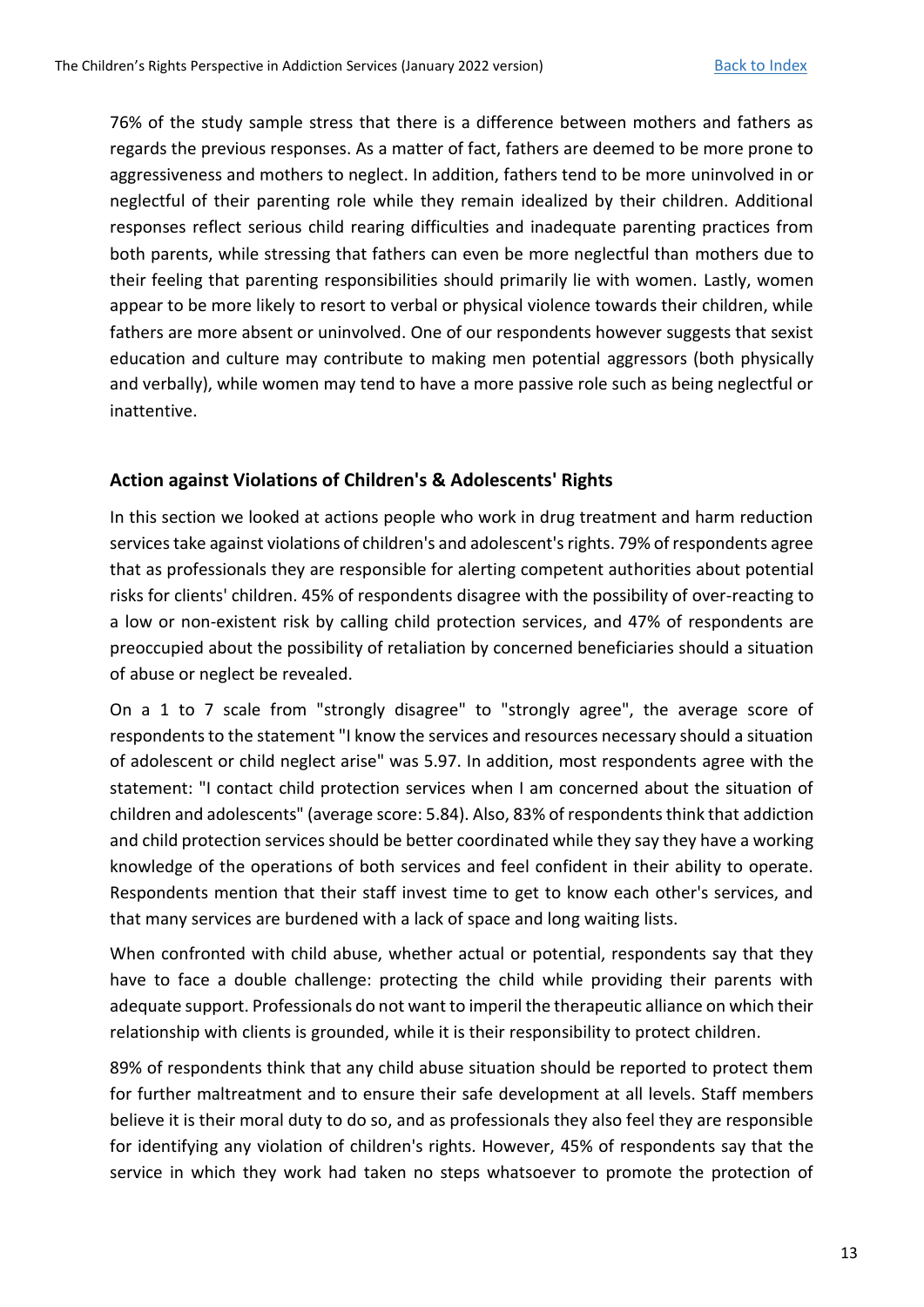children in the previous year. Among the 55% whose services had taken such initiatives, the latter included family-centred approaches and programmes in which the whole family could be enrolled, programmes dedicated to ensuring child protection from drug use, as well as positive parenting programmes.

#### <span id="page-13-0"></span>**Designing of Programmes**

This section was dedicated to looking at the design of programmes. On a 1 to 7 scale from "strongly disagree" to "strongly agree", the average score of respondents to the statement "the programme's infrastructure is adapted to service users with dependent children (housing, recreation spaces, and onsite day care services)" was 3.31. 53% of respondents agree that their staff have been trained to identify risk situations for children with an average score of 5.18 points. This shows that some staff members have had specific training, and that more funds and efforts should be allocated to other centres in this objective.

Half of respondents say that no specific protocols have been developed to identify possible risk situations for children. To the question as to whether or not their staff have been trained to adequately manage a situation that may pose a risk to children, they answer with an average score of 4.97. Many programmes work in close cooperation with child protection services as responses reach a 5.24 average score to this question. In Chile, Mexico, Italy and the USA, it is common that addiction services organize specific group workshops to address parenting issues with clients. Conversely, all respondents from Uruguay, Belgium and Ireland strongly disagree, saying that their services offer no such workshops. 74% of respondents agree that their services utilize individual intervention techniques with instruments dedicated to addressing parenting issues with clients. Lastly, 63% of respondents agree that their staff consider the situation of beneficiaries' children both as being part of a comprehensive programme and as a component of their daily tasks.

## <span id="page-13-1"></span>**4- Proposals & Action Lines**

This section explores some of the proposals made by respondents to improve the situation of beneficiaries' children. A few respondents suggest improving parenting skills and abilities. Parents who use or are dependent on substances tend over time to neglect their children more and more, up to expecting them to ensure their own care. In some cases, children become surrogate parents for their siblings, or even their own parents as the latter are not able to take care of themselves.

In addition, our respondents also deem it necessary to support the development of the child through regular therapy and individual educational support. As mentioned earlier, children who suffer neglect should be assisted: it is crucial to provide them with educational, emotional and intellectual support to ensure they grow up healthy, confident and secure. Neglected children are regularly left alone at home and many become unable to express their feelings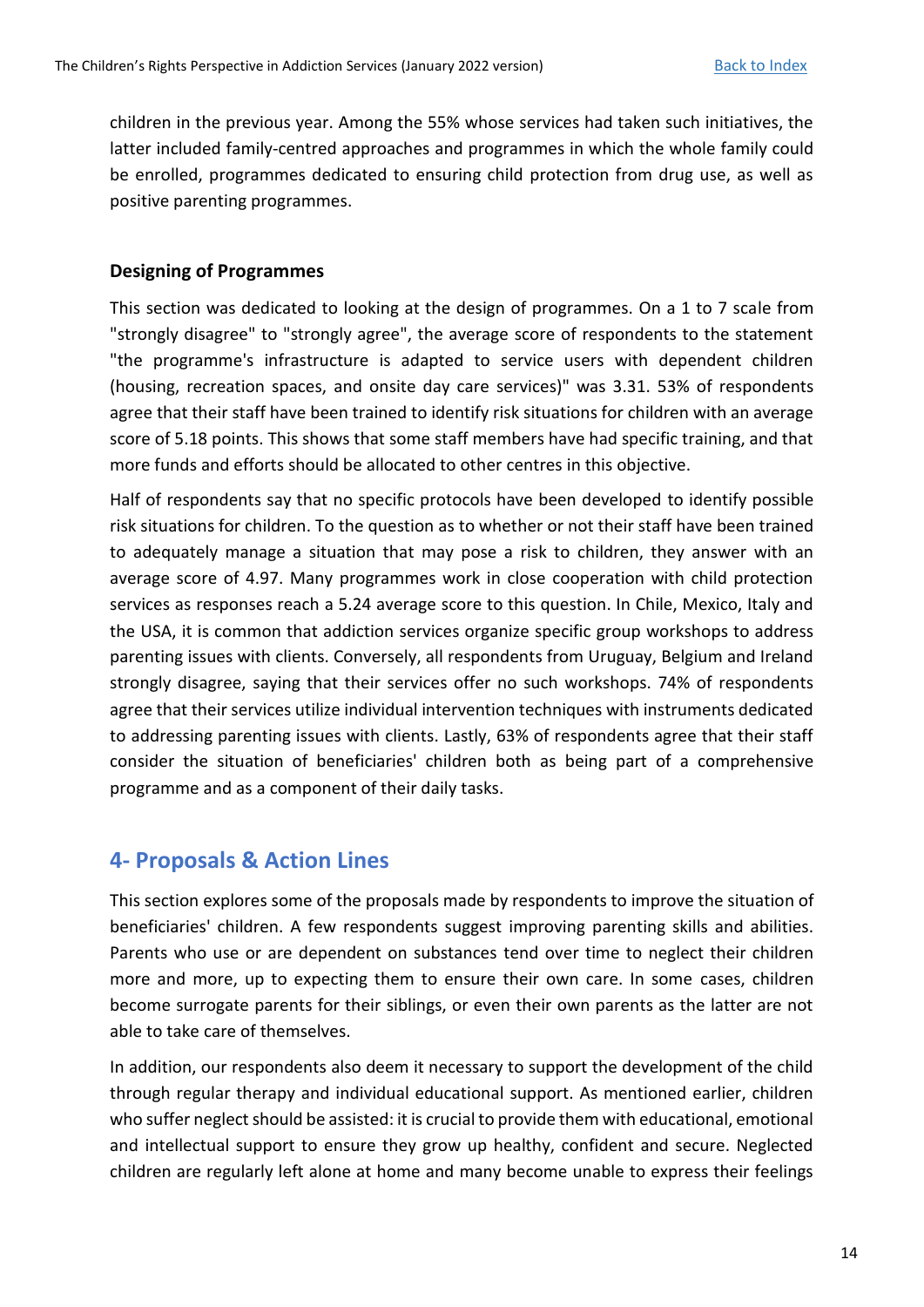and emotions about what they live, even with close relatives and friends. Having regular therapy sessions could at least help children feel less lonely, while giving them a sense of being valued and supported.

Some programmes should also be adapted to pregnant women who use drugs, and provide family support services for mothers with dependent children. As evoked earlier, using alcohol or other drugs during pregnancy can have dramatic repercussions. Women who drink alcohol while pregnant are more likely to have a miscarriage or give birth to a prematurely born baby. In addition, as they grow older, babies who have been exposed to alcohol or other drugs before birth are more likely to experience development delays as well as enduring cognitive and behavioural problems.

It is therefore critical to give support to pregnant women who use drugs and their families in order to curtail the risks for both the foetus and the mother, and to avoid long-term consequences for children. Helping pregnant women rather than criticizing or judging them can enable them to become more aware of the harmful effects of alcohol or drug use on their children.

Lastly, another aspect brought out by respondents was the need to implement secondary prevention services within outpatient treatment programmes for adults and adolescents. As we know, secondary prevention programmes aim at controlling the damage to the individuals who have already started using substance, for example by preventing this use from becoming a fully-fledged dependence problem. Such services could help them to significantly reduce their use of substances or even to quit drug use altogether while acquiring healthier habits.

## <span id="page-14-0"></span>**5- Conclusion**

The results of the survey conducted by Dianova have provided more concrete information on how children's needs are addressed in addiction services. In general, beneficiaries are quite open to discuss the abuse or neglect committed against their children as well as their concerns and fears about losing custody. The survey also showed that many of them are divorced and those having custody of children are generally mothers. As a result, fathers are usually less involved in child care, however, when they want to somewhat assume their child rearing responsibilities, they are often praised for doing so. Conversely, those who are the primary caregivers of children, the women, are often blamed because of their use of substances. When in addiction services, women also tend to express more feelings of shame and guilt with respect to their parenting abilities than men.

As a matter-of-fact, more than half of our survey's respondents agree that drug use has a negative impact on parenting capabilities. Usually, parents who use drugs or have substance use disorders cannot be committed fully to ensuring adequate child rearing responsibilities, whether in their education, social life, hygiene or in parental housekeeping duties. Even if the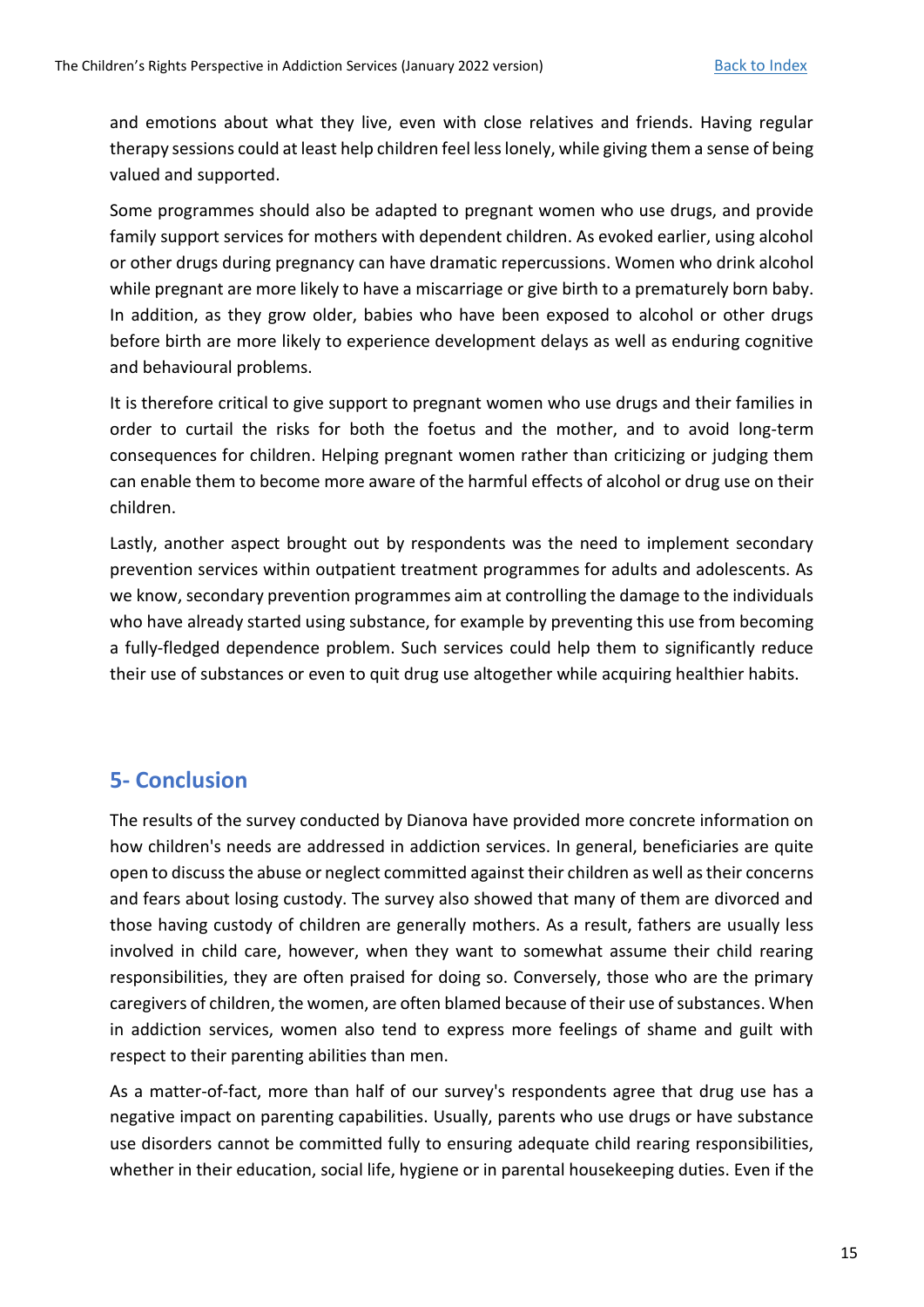above areas are assured, the fact remains that other levels of care are not fully covered, including emotional availability, patience, active listening, etc. Some parents may seek support in their child rearing role, showing that they are aware of their shortcomings in this field. In this regard, grandparents are those most often sought out to play this role – even though fathers tend to take it for granted.

A consequence of parental drug use occurs when roles are reversed and children end up becoming surrogate parents for their younger siblings, and, at times, for their own parents. Fathers are generally less involved in child rearing responsibilities and they are mostly those committing physical violence on children. Women are more prone to be neglectful and verbally abusive to their children.

More than half of the professionals consulted agree that they use various strategies to get information about beneficiaries' children. As a result, they are more likely to identify violations of children's rights if any. 66% of respondents feel that they would have the time and capacity to identify the risks that such violations might pose to children. Furthermore, most believe that identifying risk situations faced by children is an integral part of their work. People working in addiction services are likely to contact child protection services if they witness abuse or neglect towards children. Half of the staff interviewed had received some training oriented towards identifying risk situations for children, meaning that some services had specific funding to do so. In addition, some centres implement individual or group workshops to address parenting issues. At the same time however, almost half of the respondents mention that their service had taken no initiative to promote the protection of children during the previous year. In addition, it has been reported that the other half of the services do not provide professionals with parenting training and those trained do not exercise this training during their daily work. The different services are not sufficiently coordinated and there is a lack of protocol to identify risk situations for children.

A major obstacle is the staff's fear of breaking their relationship with beneficiaries. Professionals do not want to imperil the therapeutic alliance on which their relationship with clients is founded, while it is their responsibility to protect children. Moreover, as stressed by almost half of interviewees, there is the possibility of retaliation by concerned beneficiaries should a situation of abuse or neglect be revealed. This suggests that the system itself leaves professionals unprotected, which ultimately affects children's rights.

Hence, as similarly identified in other research work (Gisela Hansen 2021), there seems to be a dichotomy between, on the one hand the answers suggesting that professionals would react adequately if a child were at risk, and on the other hand the paucity of initiatives to protect children's rights, and the lack of staff training and intervention protocols in this field. This may be linked to the social desirability bias, i.e. the tendency to underreport socially undesirable attitudes and behaviours, and to over-report more desirable attributes. This means that the interviewees may have answered the survey believing that actions are actually being taken to protect children, while in reality structural responses have yet to be developed, both in terms of programme design and implementation.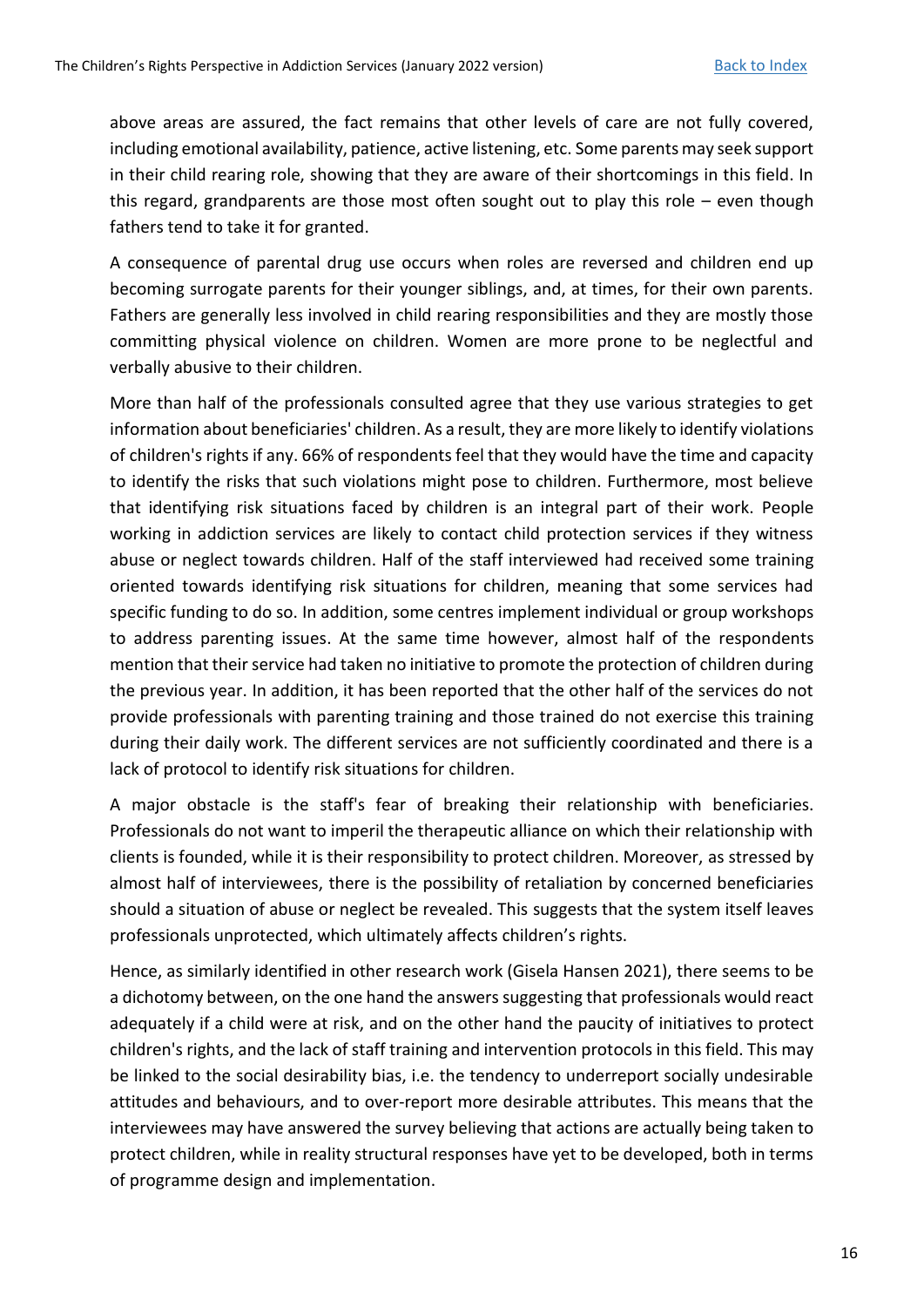We should also better understand how services are conceived, designed and structured. The question is: can all relevant services play their role in protecting children's rights when many are compartmentalized and work in different areas? More efforts should obviously be placed on developing a more interconnected and systemic network of services.

Some suggestions were made to improve the children's situation through specific group workshops dedicated to addressing parenting issues. For example, parenting support programmes should be developed in addiction services, and adequately funded, in order to reduce child abuse or neglect. In addition, organizing regular group or one-on-one therapy sessions for children can help them to better manage their emotions in relation to their situation.

It is also critical to give adequate support and assistance to pregnant women who use drugs in order to lessen the risks for both the foetus and the mother, and to avoid long-term repercussions on children's development. Lastly, implementing secondary prevention programmes within treatment centres can be a way of helping clients cut down their drug use and avoid the development of a dependence problem, through longer lasting and more efficient interventions.

## *Final Considerations*

Due to the small number of respondents, the results of the study will need to be corroborated by further research with larger samples. Nevertheless, The Dianova team believes that these results may help to open up a field of research that has been long disregarded. More initiatives are needed to better understand the problems arising from parental drug use and to identify ways of improving the addiction services dedicated to helping them. To do so, it is essential to ensure better cooperation between services so as to guarantee that the child's best interest and rights are fully respected in the continuum of care.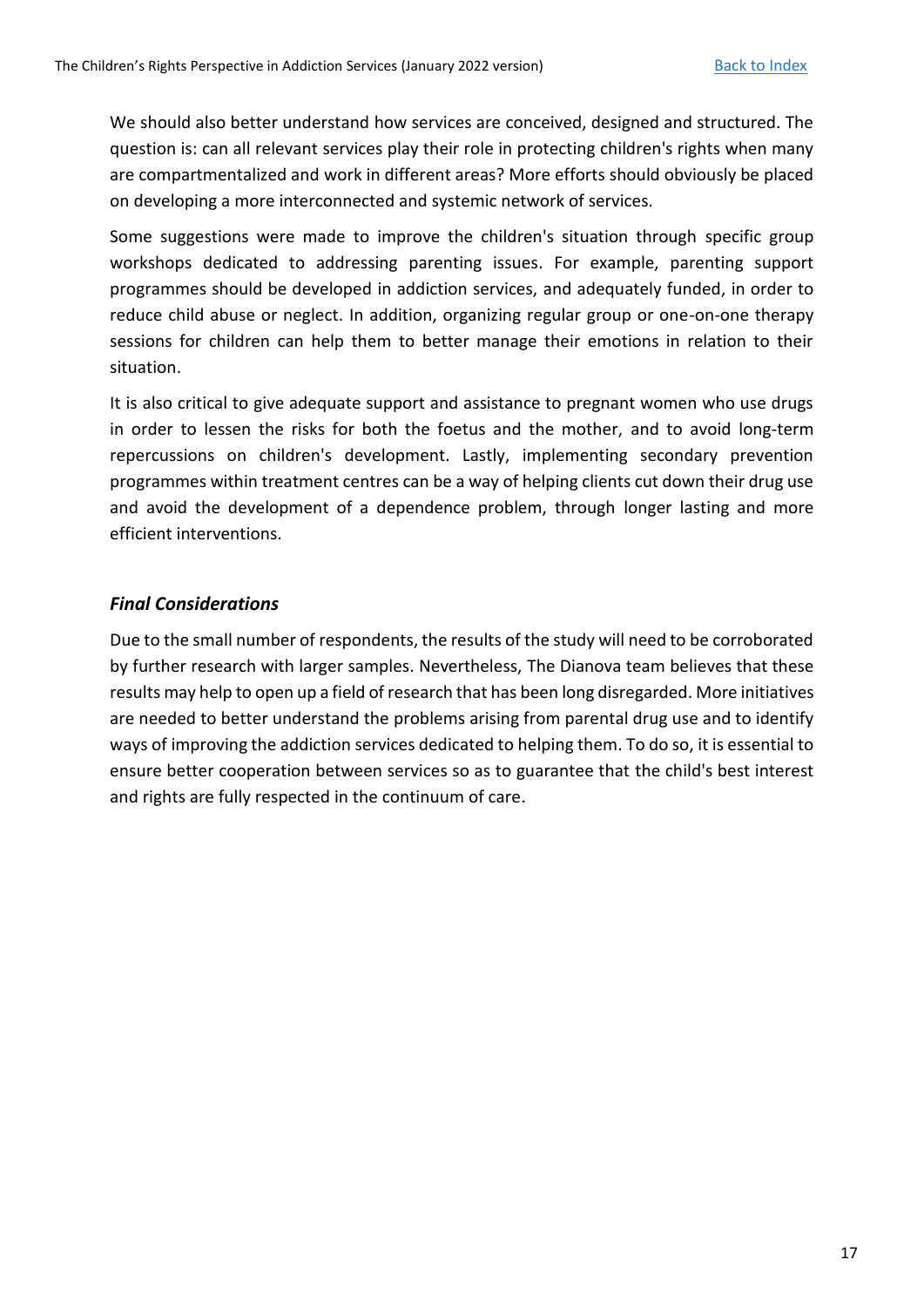## <span id="page-17-0"></span>**6 - Bibliography**

2020. UNODC World Drug Report 2020: *Global drug use rising; while COVID-19 has far reaching impact on global drug markets.* [online] Available at:

[https://www.unodc.org/unodc/press/releases/2020/June/media-advisory---global-launch-of-the-](https://www.unodc.org/unodc/press/releases/2020/June/media-advisory---global-launch-of-the-2020-world-drug-report.html)[2020-world-drug-report.html](https://www.unodc.org/unodc/press/releases/2020/June/media-advisory---global-launch-of-the-2020-world-drug-report.html) [Accessed 5 August 2021].

Federació Catalana de Drogodependències, 2019. *Estudi sobre la situació dels fills i filles de les persones usuàries de la XAD*. Informe Administratiu 2019.

Hansen, G (2021) *Addressing gender based violence and addiction: consideration from a gender and child perspective.* Executive training on gender based violence and drug use in Iran on behalf of LastMile4D.

Kaliszewski, M., n.d*. The Link Between Child Abuse and Substance Abuse*. [online] American Addiction Centers. Available at: [https://americanaddictioncenters.org/blog/the-link-between-child-abuse-and](https://americanaddictioncenters.org/blog/the-link-between-child-abuse-and-substance-abuse)[substance-abuse](https://americanaddictioncenters.org/blog/the-link-between-child-abuse-and-substance-abuse) [Accessed 15 July 2021].

M. Solis, J., M. Shadur, J., R. Burns, A. and M. Hussong, A., 2012. *Understanding the Diverse Needs of Children Whose Parents Abuse Substances*. Current Drug Abuse Reviews, [online] 5(2), pp.135-147. Available at:

[https://www.researchgate.net/publication/223135368\\_Understanding\\_the\\_Diverse\\_Needs\\_of\\_Child](https://www.researchgate.net/publication/223135368_Understanding_the_Diverse_Needs_of_Children_Whose_Parents_Abuse_Substances) [ren\\_Whose\\_Parents\\_Abuse\\_Substances](https://www.researchgate.net/publication/223135368_Understanding_the_Diverse_Needs_of_Children_Whose_Parents_Abuse_Substances)

Pompidou Group, 2021. *Children Whose Parents Use Drugs: A Preliminary Assessment and Proposals.*

Roebuck, T., Mattson, S. and Riley, E., 1998. A Review of the Neuroanatomical Findings in Children with Fetal Alcohol Syndrome or Prenatal Exposure to Alcohol. *Alcoholism: Clinical and Experimental Research*, [online] 22(2), pp.339-344. Available at:

<https://onlinelibrary.wiley.com/doi/epdf/10.1111/j.1530-0277.1998.tb03658.x>

Velleman, R. and Templeton, L. (2007) *Substance misuse by children and young people: the role of the Family and implications for intervention and prevention*. Paediatrics and Child Health, 17, 25-30.

Velleman, R. and Templeton, L.J., 2016. *Impact of parents' substance misuse on children: An update.* BJPsych Advances, 22(2), pp.108-117.

Velleman, R., 2009. *A review of the literature for the Joseph Rowntree Foundation* (part two). Alcohol prevention programmes. [online] Joseph Rowntree Foundation. Available at:

<https://www.jrf.org.uk/sites/default/files/jrf/migrated/files/alcohol-prevention-progs-parttwo.pdf> [Accessed 11 August 2021].

UNICEF, 2019. The Convention on the Rights of the Child: The children's version. [online] UNICEF. Available at: https://www.unicef.org/child-rights-convention/convention-text-childrens-version [Accessed 20 August 2021].

UNODC, 2021. *UNODC World Drug Report 2021: pandemic effects ramp up drug risks, as youth underestimate cannabis dangers*. [online] Available at:

[https://www.unodc.org/unodc/press/releases/2021/June/unodc-world-drug-report-2021\\_](https://www.unodc.org/unodc/press/releases/2021/June/unodc-world-drug-report-2021_-pandemic-effects-ramp-up-drug-risks--as-youth-underestimate-cannabis-dangers.html) [pandemic-effects-ramp-up-drug-risks--as-youth-underestimate-cannabis-dangers.html](https://www.unodc.org/unodc/press/releases/2021/June/unodc-world-drug-report-2021_-pandemic-effects-ramp-up-drug-risks--as-youth-underestimate-cannabis-dangers.html) [Accessed 6 August 2021].